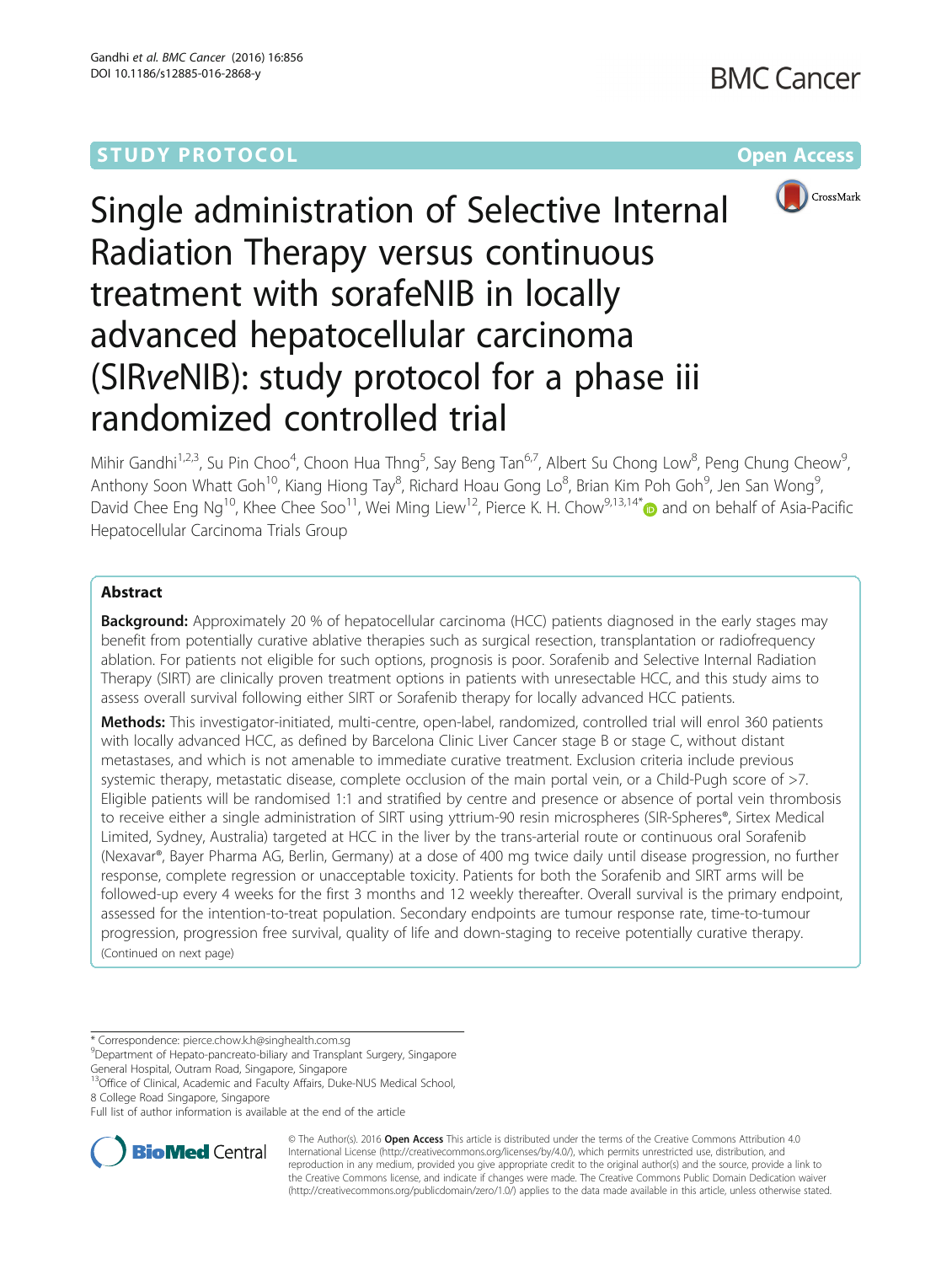## (Continued from previous page)

**Discussion:** Definitive data comparing these two therapies will help to determine clinical practice in the large group of patients with locally advanced HCC and improve outcomes for such patients.

Trial registration: ClinicalTrials.gov identifier, [NCT01135056](https://clinicaltrials.gov/ct2/show/NCT01135056?term=AHCC06&rank=1), first received 24, May 2010.

Keywords: Advanced hepatocellular carcinoma, Liver cancer, Radioembolisation, Selective internal radiation therapy, SIR-Spheres, Sorafenib, Systemic therapy, Asia-Pacific, Randomized controlled trial, Phase III

## Background

The incidence and prevalence of hepatocellular carcinoma (HCC) is highly variable in different regions of the world, but the burden is predicted to increase in future years [[1](#page-7-0)]. Approximately 70–80 % of all cases of HCC occur in Asia where it is an important public health concern [\[2\]](#page-7-0). Although around 20 % of patients diagnosed with early stage HCC may benefit from potentially curative ablative therapies, such as surgical resection, liver transplantation or radiofrequency ablation [\[3](#page-7-0)–[5](#page-7-0)], most patients are diagnosed at an intermediate to advanced stage of HCC, when treatment options are limited and the prognosis poor [\[6](#page-7-0), [7\]](#page-7-0). In patients with untreated advanced HCC median survival time is approximately 5–7 months, although this varies depending on the Child‐Pugh score [\[8](#page-7-0)–[10](#page-7-0)].

The only systemic therapy shown to confer survival advantage in patients with unresectable advanced HCC is Sorafenib (Nexavar®, Bayer Pharma AG, Berlin, Germany) [[11](#page-7-0)–[13\]](#page-7-0). In the pivotal Sorafenib Hepatocellular Carcinoma Assessment Randomized Protocol (SHARP) trial in patients with advanced HCC, Sorafenib treatment significantly increased median overall survival (OS) by 2.8 months versus placebo (10.7 months versus 7.9 months, respectively;  $p < 0.001$  [\[6\]](#page-7-0). A subsequent randomised controlled trial in the Asia-Pacific region confirmed these findings, showing median OS of 6.5 months with Sorafenib treatment versus 4.2 months with placebo  $(p < 0.014)$  [\[13\]](#page-7-0). As a result of these data, Sorafenib is the current recommended first-line treatment for advanced (Barcelona Clinic Liver Cancer [BCLC] stage C) HCC [[2](#page-7-0)]. Effective systemic therapy is an important option for the treatment of HCC in the subset of patients with extrahepatic metastases and Sorafenib resulted in a median OS of 5.7 months in this group [\[14\]](#page-7-0). However, the relative benefits of Sorafenib and loco-regional ablative therapy are unclear in the larger group of patients with locally advanced HCC. This is of critical importance since HCC is a fast-growing locally aggressive disease frequently leading to the patient's death before extrahepatic metastases have developed. Consequently, the response of loco-regional disease to first-line therapy determines survival in these patients.

Selective Internal Radiation Therapy (SIRT) with yttrium-90 (Y-90) resin microspheres (SIR-Spheres<sup>®</sup>; Sirtex Medical Limited, Sydney, Australia), is one potential alternative treatment for locally advanced HCC. SIRT enables targeted delivery of radiation to the tumours, while largely sparing the surrounding liver parenchyma. A meta‐analysis showed a high response rate to Y-90 SIRT in HCC patients [\[15](#page-7-0)]. Population disparity prevented assessment of OS in this meta-analysis, but cohort studies of patients with HCC receiving SIRT report median OS between 7.0 and 26.3 months [\[16](#page-8-0)–[25\]](#page-8-0).

Small-scale, retrospective studies have compared SIRT with Y-90 resin microspheres and Sorafenib, and suggest similar median OS in patients with BCLC stage B or C disease [\[24, 26](#page-8-0), [27](#page-8-0)], and there are some indications that in patients with locally advanced HCC and portal vein thrombosis (PVT), SIRT is particularly beneficial [[14](#page-7-0), [22](#page-8-0), [27](#page-8-0)–[29](#page-8-0)].

However, larger-scale studies are needed to assess this comparison, and therefore, the Selective Internal Radiation Therapy versus sorafeNIB (SIRveNIB) trial has been designed as a prospective, randomized, open-label, multicentre trial to compare median OS in patients with locally advanced HCC receiving either SIRT with Y-90 resin microspheres or Sorafenib.

Another large-scale comparative study of similar design in patients with advanced HCC, SorAfenib versus Radioembolisation in Advanced Hepatocellular carcinoma (SARAH), is ongoing in Europe [[30](#page-8-0)], and these two studies could potentially be combined in a future metaanalysis.

## Methods/Design

## Ethics

The SIRveNIB trial will be conducted in accordance with the Declaration of Helsinki and current Good Clinical Practice guidelines, and all participating centres will have obtained the relevant ethics committee approval before patient enrolment.

## Eligible population

The inclusion and exclusion criteria for the SIRveNIB trial are summarised in Table [1](#page-2-0). Informed consent will be obtained from each participant.

## Overview of trial design

SIRveNIB is a prospective, randomized open-label, multicentre trial comparing SIRT and Sorafenib in patients with locally advanced HCC. In SIRveNIB, the aim will be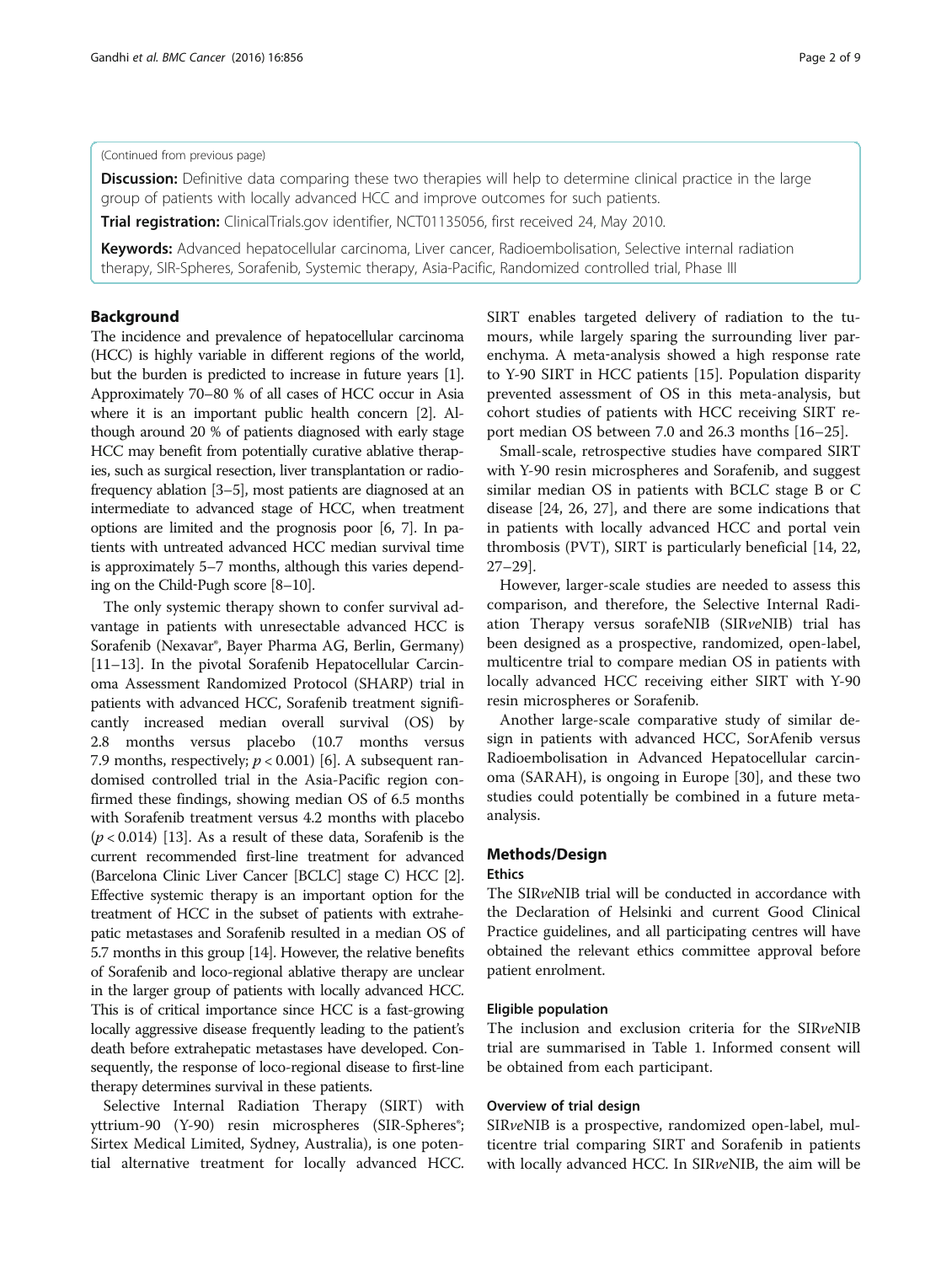<span id="page-2-0"></span>

| Inclusion criteria                                                                                                                                                                                                                                                                                                                                                                                                                                                                                                                                                                                                                                                                                                                                                                                                                                                                                                                                                                                                                                                                                   | Exclusion criteria                                                                                                                                                                                                                                                                                                                                                                                                                                                                                                                                                                                                                                                                                                                                                                                                                                                                                                                                                                                                                                                                                                                                                                                                                                                                                                                                                                                                                                                                                                                                                                                                                                                      |
|------------------------------------------------------------------------------------------------------------------------------------------------------------------------------------------------------------------------------------------------------------------------------------------------------------------------------------------------------------------------------------------------------------------------------------------------------------------------------------------------------------------------------------------------------------------------------------------------------------------------------------------------------------------------------------------------------------------------------------------------------------------------------------------------------------------------------------------------------------------------------------------------------------------------------------------------------------------------------------------------------------------------------------------------------------------------------------------------------|-------------------------------------------------------------------------------------------------------------------------------------------------------------------------------------------------------------------------------------------------------------------------------------------------------------------------------------------------------------------------------------------------------------------------------------------------------------------------------------------------------------------------------------------------------------------------------------------------------------------------------------------------------------------------------------------------------------------------------------------------------------------------------------------------------------------------------------------------------------------------------------------------------------------------------------------------------------------------------------------------------------------------------------------------------------------------------------------------------------------------------------------------------------------------------------------------------------------------------------------------------------------------------------------------------------------------------------------------------------------------------------------------------------------------------------------------------------------------------------------------------------------------------------------------------------------------------------------------------------------------------------------------------------------------|
| • Unequivocal diganosis of locally advanced HCC without extrahepatic<br>metastases<br>• Written informed consent provided<br>$\cdot$ Aged $\geq$ 18 years<br>• Patients with HCC that is not amenable to surgical resection, immediate<br>liver transplantation, or that could be treated with local ablative<br>techniques (e.g. radiofrequency ablation)<br>• Locally advanced HCC as defined by BCLC (B) intermediate stage or<br>BCLC (C) advanced stage<br>• At least one lesion that can be accurately measured in at least one<br>dimension (longest diameter to be recorded) as $\geq$ 10 mm with spiral CT<br>scan or MRI<br>· ECOG performance status 0-1<br>• Adequate haematological function: haemoglobin ≥9.5 g/dl, leukocytes<br>≥2500/mm <sup>3</sup> , platelets ≥80,000/mm <sup>3</sup> , INR ≤2.0<br>• Adequate kidney function: creatinine <2.0 mg/dl<br>• Adequate hepatic function: albumin ≥2.5 g/dl, bilirubin ≤2 mg/dl; ALP,<br>AST or ALT ≤5 x ULN<br>• Liver cirrhosis Child-Pugh A-B (up to 7 points)<br>• Life expectancy of at least 3 months without active treatment | • Patients who have had >2 administrations of hepatic artery directed<br>therapy<br>• Hepatic artery directed therapy <4 weeks before study entry<br>· Systemic chemotherapy for HCC, except previous adjuvant or<br>neoadjuvant therapy given >6 months before enrollment<br>• Previous treatment with Sorafenib or VEGF inhibitors<br>• Previous radiotherapy for HCC or other malignancy<br>· Intractable ascites, or other clinical signs of liver failure<br>• Complete thrombosis of the main portal vein<br>· Extrahepatic metastases, except lung nodules <1 cm or local-regional<br>lymph nodes <2 cm in greatest diameter<br>• Clinical signs of central nervous system metastases<br>. Other concurrent malignancy, except for adequately treated basal cell<br>or squamous cell skin cancer, in situ cervical cancer, or other cancer for<br>which the patient has been disease free for $\geq$ 5 years<br>• Uncontrolled intercurrent illness<br>• Contraindications angiograghy to hepatic artery catheterisation: severe<br>peripheral arterial disease precluding catheterisation, bleeding diathesis<br>not correctable by standard forms of therapy, portal hypertension with<br>hepato-fugal flow<br>• History of allergy to SIR-spheres, Soranefib or related agents<br>• Patient unable or unwilling to understand or sign the written informed<br>consent<br>• Currently enrolled in another investigational therapeutic drug or device<br>study<br>• Women, unless postmenopausal or surgically sterile are unwilling to<br>practice effective contraception<br>• Men unwilling to use effective contraception during the course of the<br>study |

ALP alkaline phosphatase, ALT alanine aminotransferase, AST aspartate transaminase, CT computed tomography, MRI Magnetic resonance imaging, ECOG Eastern Cooperative Oncology Group, HCC hepatocellular carcinoma, INR international normalised ratio, ULN upper limit of normal

to recruit a minimum of 360 patients from a minimum of 15 sites across the Asia-Pacific region.

Eligible patients will be randomized 1:1 to receive either systemic therapy with oral Sorafenib or a session of SIRT with SIR-Spheres® (Fig. [1\)](#page-3-0). Randomisation will be stratified by centre and the absence or presence of PVT.

## Treatment

Treatment in the Sorafenib arm will commence within 1 week after randomisation. Patients will receive oral Sorafenib, 400 mg twice daily. Sorafenib treatment will be continued until there is evidence of treatment failure (lack of efficacy resulting in tumour progression at any site determined by CT or MRI scan); there is a cure or complete response and/or the patient undergoes surgical resection, liver transplantation or ablative therapy; unacceptable toxicity occurs; or the patient requests an end to treatment. As published previously, doses may be delayed and/or reduced for clinically significant haematological toxicities and other toxicities or adverse events (AEs) related to study therapy. Dose reductions first to 400 mg/day and then to 400 mg every second day will be allowed, and if further dose reductions are required the patient should be discontinued. For non-haematological AEs other than skin toxicity, treatment will be interrupted for any grade 3 AE, and the dose subsequently reduced by one level. For skin toxicity, treatment will

be interrupted for any grade 2 or grade 3 AE and a decreased dose frequency or level will be subsequently considered. The dose may be re-escalated once the toxicities or AEs have resolved [\[31](#page-8-0)].

Patients randomised to SIRT will receive SIR-Spheres at the patient-specific prescribed activity within 35 days after signing of informed consent form, and after the baseline assessment of their suitability for the procedure. The assessment comprises a hepatic angiogram, and a liver-to-lung shunt preassessment with Technetium-99 m  $(^{99m}$ Tc)-labelled human serum albumin. The hepatic angiogram will determine the vascular anatomy of the liver in order to plan the optimal delivery of the SIR-Spheres. The 99mTc lung-shunt study will assess the presence and degree of lung shunting from the liver. Patients randomised to SIRT, but who are found to be unsuitable for treatment will be included in the SIRT intention to treat analysis. The prescribed activity of SIR-Spheres® will be calculated based on the patient's body surface area (BSA) model [\[32](#page-8-0)], or the partition model [[33\]](#page-8-0). If the BSA method is used for dose calculation and the percentage lung shunting exceeds 20 % of the hepatic artery blood flow, as determined by <sup>99m</sup> Tc-scan, the partition model may be used to adjust the prescribed activity so that the radiation absorbed dose to the lungs does not exceed 20 Gy.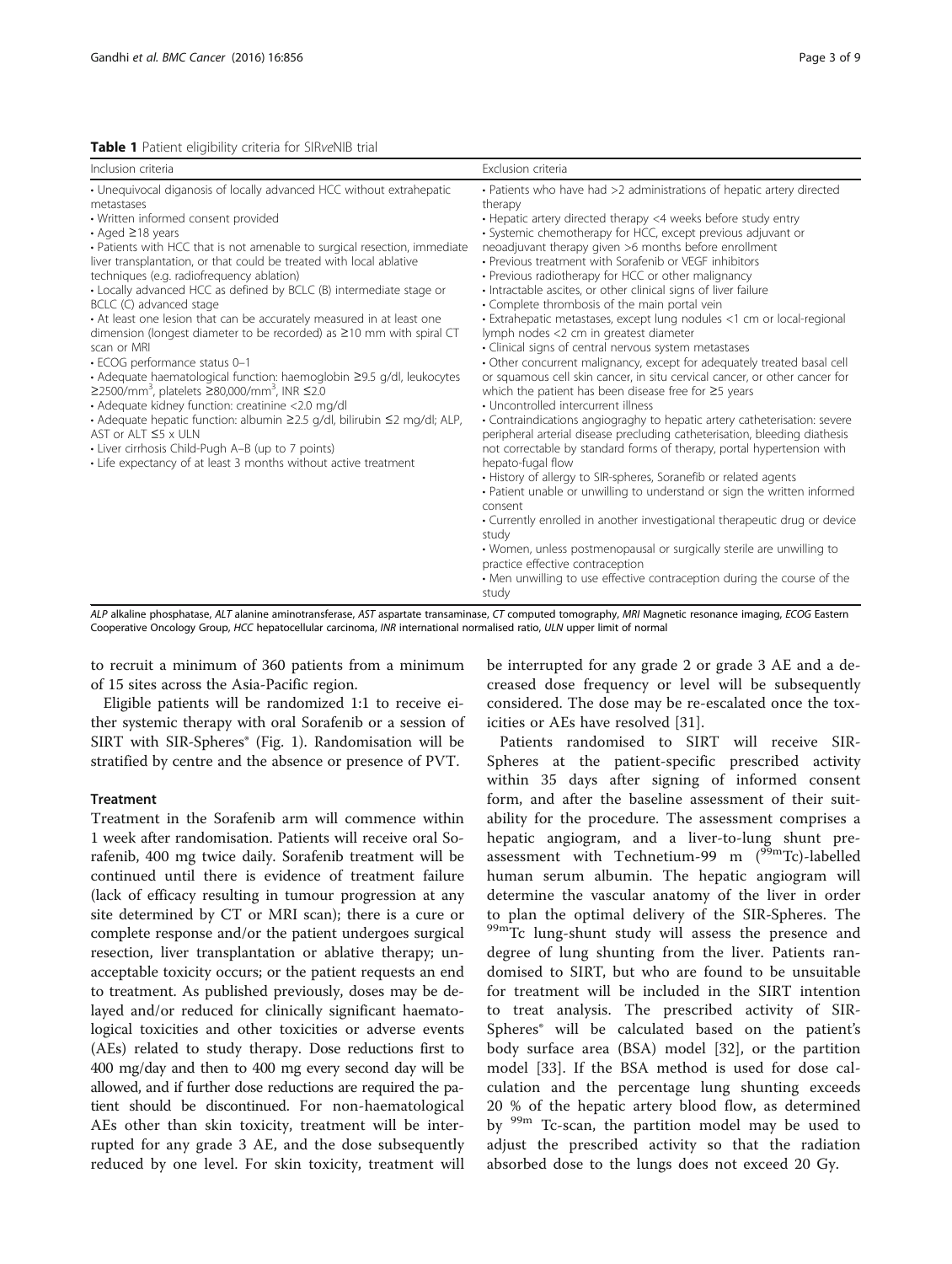<span id="page-3-0"></span>

## Assessments

A quadriphasic contrast-enhanced spiral CT scan of the abdomen/pelvis will be performed at screening to diagnose HCC according to the American Association for the Study of Liver Diseases (AASLD) criteria [[34\]](#page-8-0), determine the extent of liver disease and to exclude extrahepatic abdominal or pelvic metastases. A biopsy positive for HCC is required for diagnosis if the tumour does not fulfil the AASLD radiological criteria. A thoracic CT scan will be performed to exclude lung metastases. MRI scans will be used in lieu of CT scans in patients for whom CT scanning is not clinically feasible. Each of these CT series will be performed less than 28 days before informed consent is received. All radiology images in this trial will be centrally reviewed by treatmentblinded radiologists at the National Cancer Center Singapore.

All patients will be assessed by the schedule summarised in Table [2.](#page-4-0) Assessments are at 4-week intervals for the first three months, and then 12-week intervals thereafter. After study conclusion patients will be followed for survival or death at 12-week intervals.

Study conclusion is defined as disease progression, death, complete regression, unacceptable toxicity, patientundergoing surgical resection, liver transplantation or ablative therapy due to a sufficient response with therapy, loss to follow-up, or patient's request for withdrawal.

## Outcome measures

The primary endpoint of the SIRveNIB trial is overall survival (OS). Secondary endpoints include: time to progression (TTP), progression-free survival (PFS), overall and in the liver; tumour response rate (assessed by Response Evaluation Criteria in Solid Tumours [RECIST] version 1.1) [[35](#page-8-0)]; disease control rate; health-related quality of life

(HRQoL); safety and toxicity; and liver resection rate and liver transplantation rate.

## Outcome definitions

- OS the time from the date of randomisation to death from any cause.
- TTP the time from the date of randomisation to tumour progression at any site in the body.
- PFS at any site time from the date of randomisation to tumour progression at any site in the body or death, whichever is earlier.
- PFS in the liver –time from the date of randomisation to tumour progression in the liver or death whichever is earlier.
- Tumour response rate is the number of patients whose best overall response rate (best tumour response over the whole study between randomisation and the last tumour assessment) is partial response (PR) or complete response (CR), divided by the total number of patients in the analysis population.
- Disease control rate the number of patients whose best overall response is PR, CR or stable disease (SD), divided by the total number of patients in the analysis population.
- HRQoL assessed using the EQ-5D questionnaire.
- Adverse events will be reported according to National Cancer Institute criteria (National Cancer Institute Common Terminology criteria for Adverse Events [NCI CTCAE] Version 4.02) [[36](#page-8-0)].

## Sample size calculation and statistical considerations

Based on OS data reported by Kang et al. 2008 and by Sangro et al. 2010 [\[14,](#page-7-0) [37](#page-8-0)], in patients with locally advanced HCC median survival times of 9.35 months for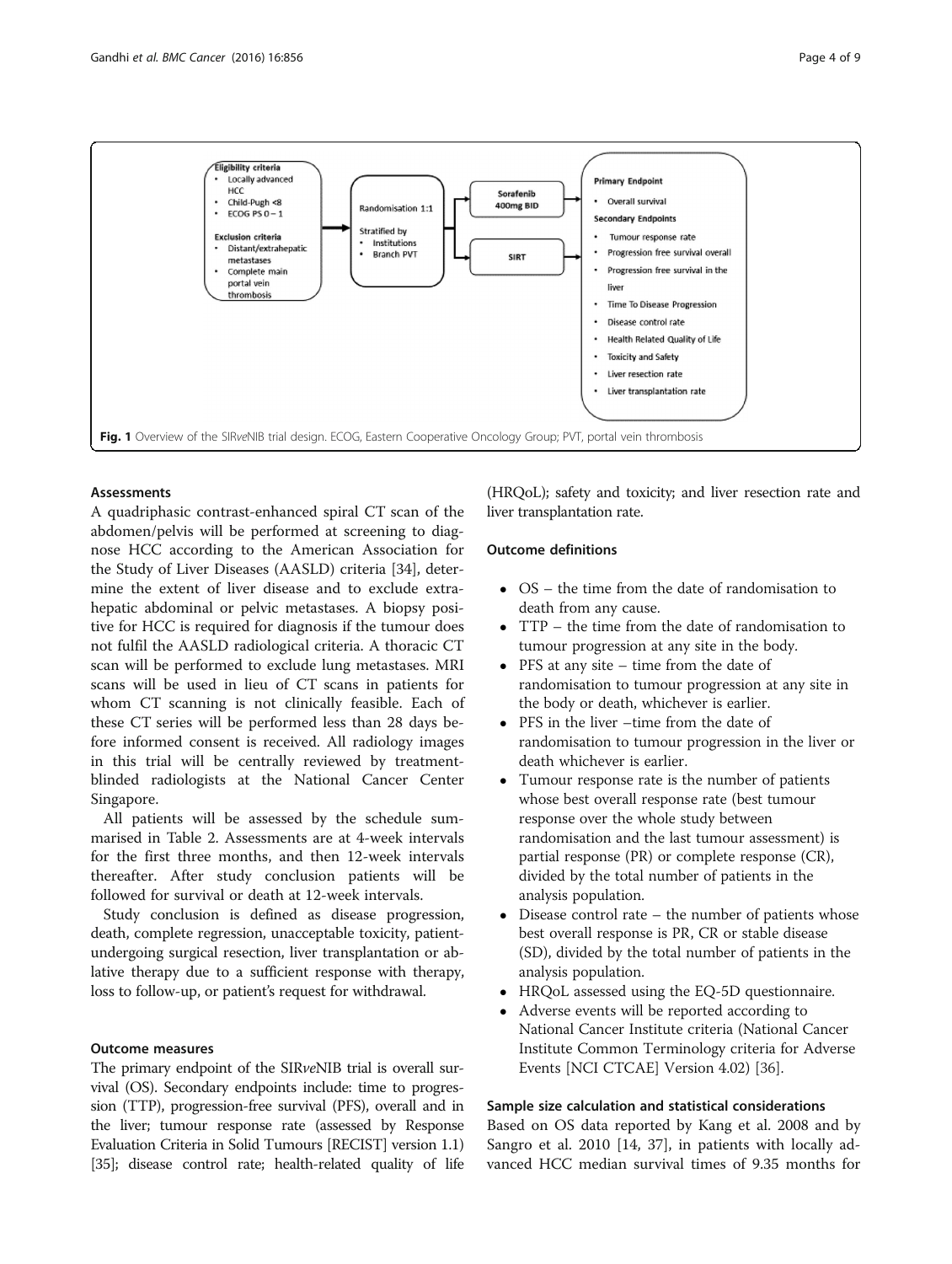## <span id="page-4-0"></span>Table 2 SIRveNIB trial assessment schedule

| <b>HODIC 2</b> DIRVERID that assessment scribball<br>Schedule                                                                   | Screening/<br>Baseline<br>(Eligibility) | During Protocol Therapy   |                           |                           |                         |                           | Study<br>Conclusion         | Post Study<br>Conclusion<br>Follow-Up |
|---------------------------------------------------------------------------------------------------------------------------------|-----------------------------------------|---------------------------|---------------------------|---------------------------|-------------------------|---------------------------|-----------------------------|---------------------------------------|
|                                                                                                                                 | Randomisation <sup>a</sup>              | Week<br>2 <sup>b</sup>    | Week<br>$\overline{4}$    | Week<br>8                 | Week<br>12              | 12-weekly<br>thereafter   | As appropriate <sup>c</sup> | 12 weekly                             |
| Informed consent                                                                                                                | $\bar{X}$                               |                           |                           |                           |                         |                           |                             |                                       |
| Demographics                                                                                                                    | $\mathsf X$                             |                           |                           |                           |                         |                           |                             |                                       |
| Medical and surgical history                                                                                                    | X                                       |                           |                           |                           |                         |                           |                             |                                       |
| Concurrent illness                                                                                                              | Χ                                       |                           |                           |                           |                         |                           |                             |                                       |
| Concomitant medications                                                                                                         | $\mathsf{X}^{\mathrm{d}}$               | $\mathsf{X}^{\mathsf{d}}$ | $\mathsf{X}^{\mathsf{d}}$ | $\mathsf{X}^{\mathsf{d}}$ | $\mathsf{X}^\mathsf{d}$ | $\mathsf{X}^{\mathrm{d}}$ | $\mathsf{X}^\mathsf{d}$     |                                       |
| Clinical assessment & physical<br>examination<br>• Height (Baseline only)<br>• Weight<br>• Blood pressure<br>· Body temperature | X                                       |                           | Χ                         | $\mathsf X$               | Χ                       | $\mathsf X$               | $\mathsf X$                 |                                       |
| Performance status<br>$\cdot$ ECOG                                                                                              | $\boldsymbol{\times}$                   |                           | $\mathsf X$               | $\mathsf X$               | Χ                       | Χ                         | $\boldsymbol{\times}$       |                                       |
| Haematology<br>• Leukocytes<br>• Platelets<br>• Haemoglobin<br>$\cdot$ INR                                                      | $\mathsf X$                             |                           | $\mathsf X$               | $\mathsf X$               | $\mathsf X$             | $\mathsf X$               | $\mathsf X$                 |                                       |
| Hepatitis serology<br>• Hep Bsag<br>· Anti-HCV IgG<br>• Hep B Core Antibody<br>IgG (optional)                                   | $\mathsf{X}^{\mathrm{e}}$               |                           |                           |                           |                         |                           |                             |                                       |
| Renal function<br>• Creatinine                                                                                                  | Χ                                       |                           | $\mathsf X$               | X                         | $\mathsf X$             | X                         | Χ                           |                                       |
| Liver function<br>· AST/ALT<br>$\cdot$ ALP<br>· Total bilirubin<br>• Albumin                                                    | $\mathsf X$                             |                           | $\mathsf X$               | $\mathsf X$               | $\mathsf X$             | $\mathsf X$               | $\mathsf X$                 |                                       |
| Pregnancy test<br>(as appropriate)                                                                                              | $\mathsf{X}^{\mathsf{f}}$               |                           |                           |                           |                         |                           |                             |                                       |
| Tumour marker<br>· Serum AFP                                                                                                    | Χ                                       |                           |                           |                           | $\mathsf X$             | Χ                         | $\mathsf X$                 |                                       |
| EQ-5D HRQoL                                                                                                                     | X                                       |                           | $\mathsf X$               | $\mathsf X$               | Χ                       | $\mathsf X$               | $\mathsf X$                 | $\mathsf X$                           |
| CT or MRI scan: chest/<br>abdomen/pelvish, i                                                                                    | $\mathsf X$                             |                           |                           |                           | Χ                       | $\mathsf X$               |                             |                                       |
| SIRT-arm ONLY<br>• Hepatic angiogram<br>• <sup>99m</sup> Tc- MAA lung<br>shunt study                                            | $X^g$                                   |                           |                           |                           |                         |                           |                             |                                       |
| Response assessment                                                                                                             |                                         |                           |                           |                           | $\mathsf X$             | Χ                         | $\mathsf X$                 |                                       |
| Sorafenib arm ONLY<br>• Toxicity assessment                                                                                     |                                         | $\mathsf{X}^{\mathsf{b}}$ | $\mathsf X$               | $\mathsf X$               | $\mathsf X$             | $\mathsf X$               | $\mathsf X$                 |                                       |

• Dose delay/modification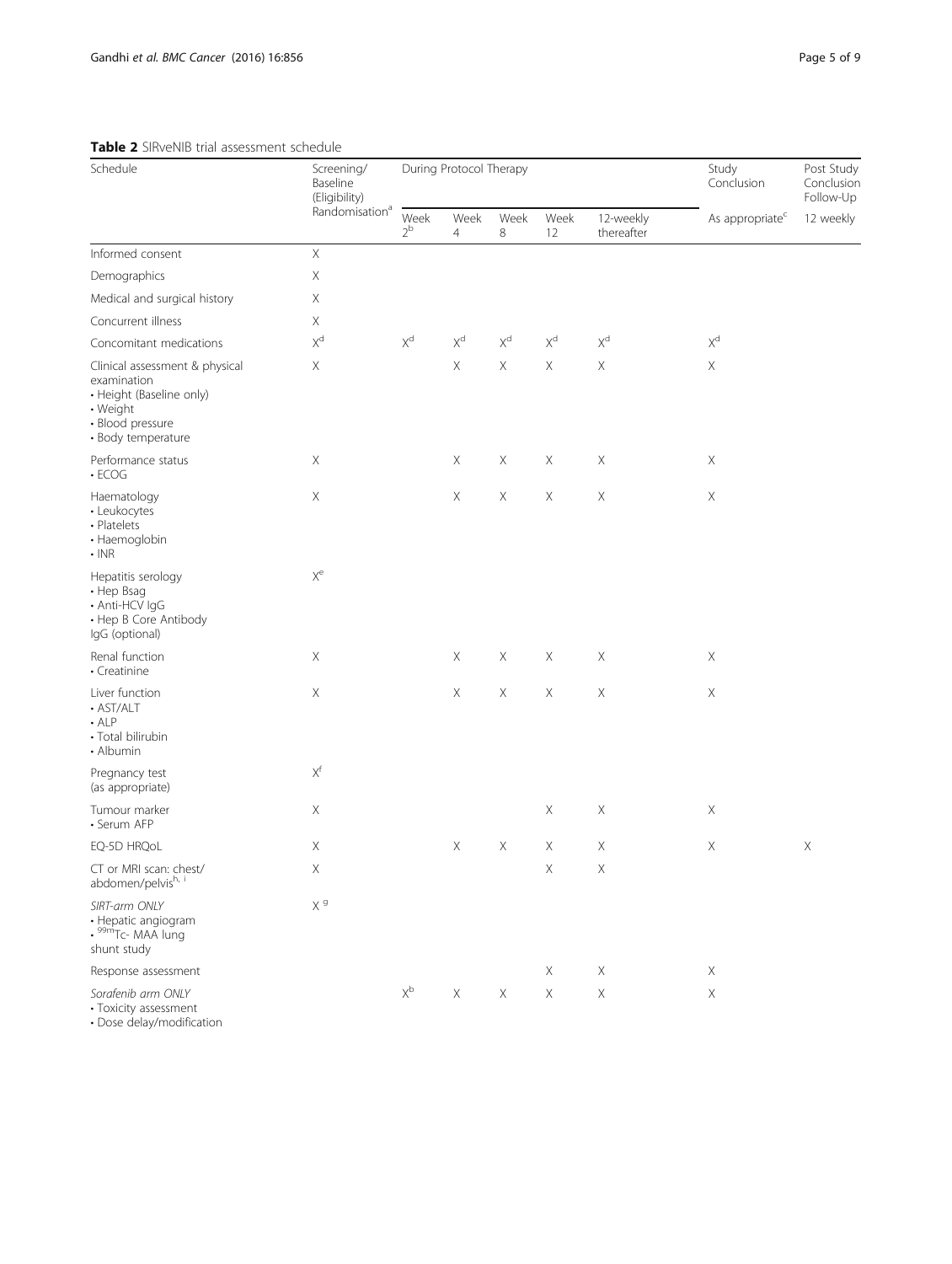#### Table 2 SIRveNIB trial assessment schedule (Continued)

| AE/SAE   | AE/SAE for the Sorafenib arm will be recorded from the time of signing the ICF until 30 days after<br>the final dose of Sorafenib, or until commencement of the next alternative therapy, whichever is<br>earlier.<br>AE/SAE for the SIRT arm will be recorded from the time of signing the ICF until 30 days post-SIRT<br>regardless of causality and for a further 5 months thereafter if judged by the investigator to be<br>causally related to SIRT or Sir-Spheres, or until commencement of the next alternative therapy,<br>whichever is earlier.<br>If the AE/SAE is a Sorafenib or SIRT related toxicity follow-up will continue until resolution. |
|----------|-------------------------------------------------------------------------------------------------------------------------------------------------------------------------------------------------------------------------------------------------------------------------------------------------------------------------------------------------------------------------------------------------------------------------------------------------------------------------------------------------------------------------------------------------------------------------------------------------------------------------------------------------------------|
| Survival | X                                                                                                                                                                                                                                                                                                                                                                                                                                                                                                                                                                                                                                                           |

<sup>a</sup>Screening assessments performed within 28 days before signing of informed consent can be used to confirm eligibility

b<br>Sorafenib arm only. Sorafenib patients contacted at Week 2 to assess treatment related toxicity and interrupt/modify the dose as necessary c Disease progression, death, complete regression, unacceptable toxicity, patient responds to treatment and becomes eligible for surgical resection, liver transplantation or ablative therapy, lost to follow-up, patient's request for withdrawal

<sup>d</sup>Concomitant medication to be recorded from screening up to 30 days post-study conclusion, or until commencement of the next alternative therapy, whichever is earlier

<sup>e</sup>lf either the Hepatitis B Surface Antigen (Hep Bsag) test or anti-HCV IgG test is positive, the other test will be optional. Hepatitis B Core Antibody IgG test is optional

f Women of reproductive potential must have a negative pregnancy test before commencing treatment. Test to be repeated if pregnancy is suspected during the study

<sup>9</sup>Hepatic angiogram and <sup>99m</sup>Tc-MAA lung shunt study to be performed after randomisation and prior to treatment commencement only for SIRT arm group<br><sup>h</sup>The same radiological assessment method must be used throughout the s <sup>h</sup>The same radiological assessment method must be used throughout the study

i Assessment for tumour response rate to be done every 12 weeks from date of randomisation until first evidence of disease progression

Sorafenib-treated patients and 14 months for patients treated with Y-90 microspheres are assumed. This represents the minimum clinically meaningful difference to be detected.

Group-sequential methods are used to determine the sample size and study duration. Two interim analyses and a final analysis are planned to occur at equally spaced intervals after one-third, two-thirds and all of the planned number of deaths (events) have been reported. The planned sample size is determined assuming the use of a 2-sided log rank test with type I error of 0.05 and statistical power of 90 %. A dropout rate of up to 20 % is also factored into the computations. The anticipated study duration is 5 years; with 3 years of accrual and 2 years follow-up. This corresponds to an estimated hazard rate of 0.67 with an expected 266 deaths at the end of the study

The number of patients required for randomisation to detect a clinically relevant difference in OS time with SIRT versus Sorafenib was determined to be 360 patients (180 patients in each treatment arm).

## Interim analyses

Interim analyses for efficacy are planned after 33 and 65 % of the information (corresponding to 87/266 and 174/266 deaths) have been observed and using a critical *p*-value of  $p \le 0.0001$  for the first analysis and  $p \le 0.015$ for the second analysis These boundaries are obtained using the method of Lan and DeMets [\[38](#page-8-0)] and based on an overall significance level of 5 %. The final analysis will be performed after 266 reported deaths.

An independent Data Monitoring Committee will review the safety of the study and the results of the interim analyses and make appropriate recommendations to the trial steering committee. .

### Statistical analyses

All analyses will be performed using the intention-totreat (ITT) principle where patients will be analysed according to their randomised group. The analysis of the primary outcome (OS) will be an unadjusted log rank test used to test and a proportional hazards model will be use to estimate the hazard ratio together with the corresponding 95 % confidence intervals (CI). Time to event curves (for OS and PFS) will be displayed using the method of Kaplan-Meier.

The tumour response rate, disease control rate and the rate of down-staging to surgical resection, radiofrequency ablation or liver transplantation compared between treatments using appropriate tests for proportions

HRQoL will be analysed using generalised estimating equations assuming a common (exchangeable/compound symmetric) correlation structure, following the guidelines of the EQ-5D questionnaire.

A Landmark analysis will be performed at 2-months post-randomization comparing patients classified into four groups: Those randomised to Sorafenib and (i) but did not receive 80 % of scheduled dose since randomization; (ii) those receiving at least 80 % of the scheduled dose; and, those randomized to SIRT therapy and (iii) did not receive the therapy; (iv) those who receiving the SIRT therapy within the first two months of randomization [\[39](#page-8-0)]. This analysis will be repeated using 40 and 60 % scheduled doses since randomization for defining groups (i) and (ii). These comparisons will be performed for the primary and secondary outcomes. Patients who died or discontinued the study before 2 months of randomization will not be included from the analysis. Additional sub-group analyses will be performed based on patients' baseline characteristics such as presence or absence of portal vein thrombosis, BCLC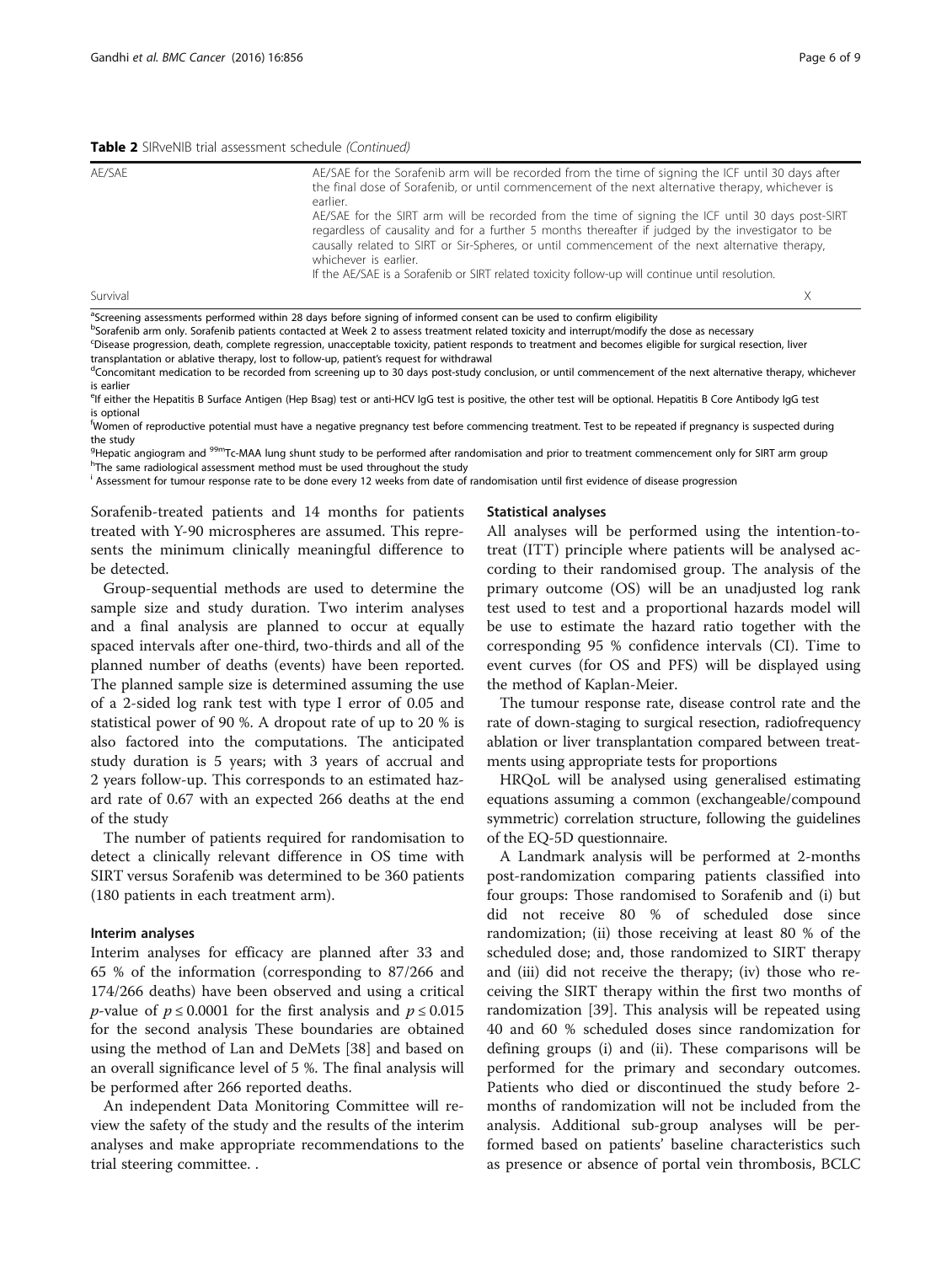stage, prior HCC treatment, hepatitis status, ECOG performance status, tumour size ( $\leq 50$  % of liver, > 50 % of liver), age (<65 years,  $\geq 65$  year), and gender.

As the SIRT therapy is a local treatment, treatment effect of progression in the liver as the first event will be investigated using a competing risk analysis. In this analysis death or progression outside the liver as the first event will be considered as a competing risk for liver progression. The method of Gray [\[40](#page-8-0)] will be used to compare groups with hazard ratios and 95 % CI estimated from the proportional hazards approach detailed by Fine and Gray [[41](#page-8-0)]. Time to liver progression in the two groups will be displayed using cumulative incidence curves.

Toxicity will be reported according to NCI CTCAE Version 4.02 criteria.

## **Discussion**

The SIRveNIB trial will compare the efficacy and safety of SIRT with yttrium-90 resin microspheres with that of Sorafenib in the treatment of locally advanced HCC. To the authors' knowledge, no prospective, randomized controlled trials have been published comparing these treatment modalities in this patient population. Another study of similar design is ongoing in a European population, where the aetiology of HCC is different from that of the Asia-Pacific [[30](#page-8-0)].

Sorafenib has been chosen as the control in the SIRve-NIB trial as the current most effective systemic treatment for patients with unresectable advanced HCC, SIRT with resin microspheres has also demonstrated efficacy in advanced HCC [[14](#page-7-0), [22](#page-8-0), [28](#page-8-0), [42](#page-8-0), [43](#page-8-0)].

In the SIRveNIB trial, OS has been chosen as the primary endpoint as it is a more robust measure than PFS, and the SHARP trial demonstrated the efficacy of Sorafenib based on this criterion. Moreover, the kinetics of tumour progression, as assessed from imaging techniques, is different between SIRT and Sorafenib, rendering OS the best option for comparison between arms in this trial. A European study with similar inclusion criteria is currently ongoing that compares Sorafenib with SIRT in patients with advanced HCC [[30\]](#page-8-0), and could be used for meta-analysis in the future.

In addition to efficacy analyses, the SIRveNIB trial enables comparison of the toxicity caused by Sorafenib versus SIRT in patients with locally advanced HCC. This is important as the cardiovascular toxicity of Sorafenib has been highlighted in a meta-analysis of cancer patients (predominantly renal carcinoma) [[44\]](#page-8-0), but was not a common complication in the SHARP study [[12\]](#page-7-0).

Limitations to the SIRveNIB study design have been addressed where feasible. While blinding is not possible due to the treatment methods, the potential biases caused by the lack of blinding have been minimised by the choice of OS as a robust primary endpoint.

The results from the SIRveNIB trial will impact clinical practice. A definitive randomised controlled trial comparing the two most promising therapies in locallyadvanced HCC should help determine the optimal treatment modality in this indication, or may help identify populations that are best suited to either therapy. In addition, the data generated from this study will determine the role of SIRT in in future consensus guidelines. The study will also pave the way for future trials in combined modality therapies in HCC.

## Trial status

The SIRveNIB trial is currently ongoing. Patient recruitment closed on 25 May 2016 with a total of 360 participants randomised. The final analysis will be triggered after mortality reaches 266.

## Abbreviations

99mTc: Technetium-99 m; AASLD: American Association for the Study of Liver Diseases; ALP: Alkaline phosphatase; ALT: Alanine aminotransferase; AST: Aspartate transaminase; BCLC: Barcelona clinic liver cancer; BOR: Best overall response; CI: Confidence interval; CR: Complete response; CT: Computed tomography; ECOG: Eastern Cooperative Oncology Group; HCC: Hepatocellular carcinoma; HRQoL: Health-related quality of life; INR: International normalised ratio; ITT: Intention to treat; MRI: Magnetic resonance imaging; NCI CTCAE: National Cancer Institute Common Terminology Criteria for Adverse Events; OS: Overall survival; PFS: Progression-free survival; PR: Partial response; PVT: Portal vein thrombosis; RECIST: Response Evaluation Criteria in Solid Tumours; SARAH: SorAfenib versus Radioembolisation in Advanced Hepatocellular carcinoma; SHARP: Sorafenib Hepatocellular carcinoma Assessment Randomized Protocol; SIRT: Selective Internal Radiation Therapy; SIRveNIB: Selective internal radiation therapy (SIRT) VErsus SorafeNIB in locally advanced hepatocellular carcinoma; TTP: Time to progression; ULN: Upper limit of normal

#### Acknowledgements

We thank all the investigators involved in the SIRveNIB trial: Tjakra Wibawa Manuaba, LA Lesmana, Jong Yun Won, Hyun Ki Yoon, Kim Yun Hwan, Ho Seong Han, Si Hyun Bae, Aloysius Raj, Yoong Boon Koon, Law Chiong Soon, Ariunaa Khasbazar, Khin Maung Win, Adam Bartlett, Rolley Lobo, Catherine Teh, Ian Cua, Janus Ong, Stephen Chang, Tan Tzu Jen, Chanisa Chotipanich, Hung Chien Fu, Liang Po Chin, Lee Rheun Chuan, Peng Cheng Yuan, Kenneth Kok Yuh Yen. The authors would like to thank Singapore Clinical Research Institute for help in managing the trial operations and data management. The authors acknowledge the editorial assistance provided by Martin Gilmour of ESP Bioscience (Crowthorne, UK) funded by Sirtex Medical Limited, during the preparation of this manuscript.

## Funding

This trial is funded by the National Medical Research Council, Singapore and Sirtex Medical Limited, Australia. Funders had no role in the trial design, the writing of the manuscript, or in the decision to submit the manuscript for publication. Funders will have no role in the collection, analysis, and interpretation of the data.

#### Availability of data and materials

The datasets generated during and/or analysed during the current study are not publicly available as the study is currently on-going and final results are not published. After the publication of the primary and key secondary results, datasets will be available from the corresponding author on reasonable request. The study data belongs to participating recruitment centres. Additional permission will be required from each of the recruitment centres to use patient data belonging to their centres.

#### Authors' contributions

MG and PKHC drafted the manuscript. MG, SBT and PKHC devised the study concept and design. PKHC obtained study funding. MG, PKHC, SPC, CHT, SBT,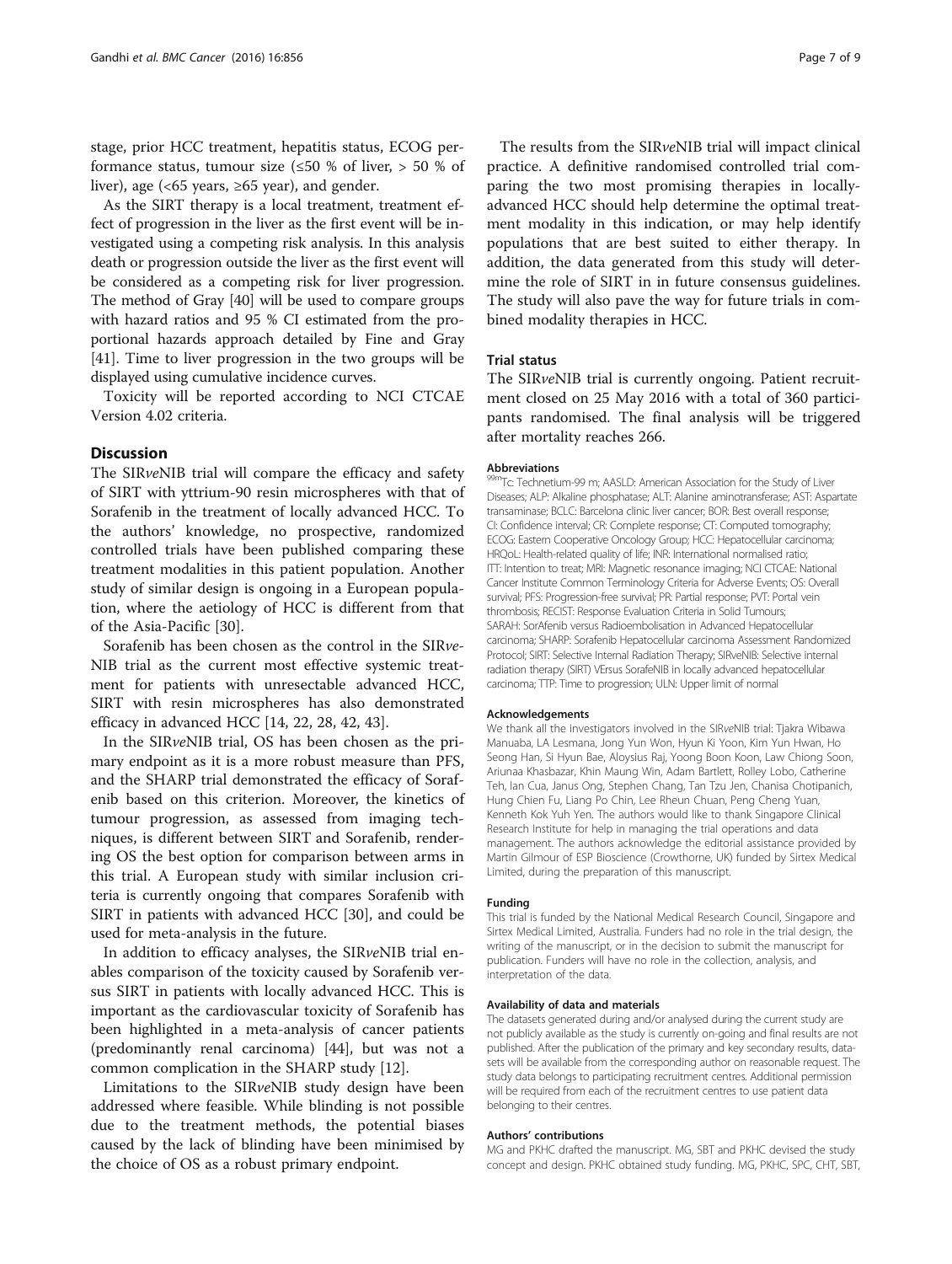<span id="page-7-0"></span>ASCL, PCC, ASWG, KHT, RHGL, BKPG, JSW, DCEN, KCS, WML have made substantial contribution to the study protocol. MG was responsible for statistics. MG, PKHC, SPC, CHT, SBT, ASCL, PCC, ASWG, KHT, RHGL, BKPG, JSW, DCEN, KCS, WML reviewed the manuscript and approved the final manuscript.

#### Authors' information

The authors choose not to include more information.

#### Competing interests

This trial is partially funded by Sirtex Medical Limited, Australia. PKHC reports receiving honorariums and research grants from Oncosil Pte Ltd, Psivida Pte Ltd, Sirtex Medical Limited, Bayer Pharma AG, Ipsen, Merck-Sharpe-Dome. DCEN reports being involved in research sponsored by Sirtex Medical Limited. RHGL reports being on the Sirtex SIRveNIB/SARAH Asia Pacific Advisory Board and is a proctor for Sirtex Medical Limited. BKPG reports receiving travel grants from Sirtex Medical Limited. SPC reports being an advisor for Bayer Pharma AG and receiving travel grants from Sirtex Medical Limited. ASHG reports receiving travel grants from Sirtex Medical Limited. KHT reports being a proctor for Sirtex Medical Limited and a country Principal Investigator for the Sirtex SIRT Registry and receiving conference travel grant from Sirtex Medical Limited. No other potential conflict of interest relevant to this work was reported.

#### Consent for publication

Not applicable.

#### Ethics approval and consent to participate

The trial protocol is approved by SingHealth Centralised Institutional Review Board (CIRB), Singapore (for National Cancer Centre Singapore and Singapore General Hospital) (CIRB Reference Number 2010/145/B) and each institutional review board of all participating sites: Medical and Health Research & Ethics Committee in Brunei (Ref No: MHREC/MOH/2010/18(8)), the Committee of the Medical Research Ethics of the Faculty of Medicine, University of Indonesia (Ref No: 465/PT02.FK/ETIK/2010), Research and Development Unit, Medical Faculty University of Udayana/Sanglah Hospital Denpasar in Indonesia (Ref No: 605/Skrt/IX/2010), Asan Medical Centre in South Korea (Ref No: 2011–0155), Korea University Anam Hospital (Ref No: ED10274), Seoul National University Hospital (Ref No: E-1102/059-007), The Catholic University of Korea Seoul St. Mary's Hospital (Ref No: KC11EIGT0112), Yonsei University Health System, Severance Hospital, Institutional Review Board in South Korea (Ref No: 4-2010-0696), Joint Penang Independent Ethics Committee (JPEC) in Malaysia (Ref No:11–0026), Medical Ethics Committee University Malaya Medical Center in Malaysia (MECID No: 20149–541), Medical Ethics Committee of Ministry of Health, Mongolia (No 1), Institutional Review Board Yangon GI and Liver Center in Myanmar (Ref No: N.A.), Northern Y Regional Ethics Committee in New Zealand (Ref No: NTY/10/06/057/AM05), Institutional Ethics Review Committee St. Luke's Medical Center in Philippines (CT Tracking No: CT10012), Institutional Review Board The Medical City in Philippines (Ref No: N.A.), Makati Medical Center Institutional Review Board (Ref No: MMCIRB 2011–002), Davao Doctors Hospital Institutional Ethics Review Board (Ref No: N.A.), National Healthcare Group Domain-Specific Review Board (DSRB) in Singapore for (National University Hospital and Khoo Teck Puat Hospital) (DSRB Ref No: B/10/337), Institutional Review Board Taipei Veterans General Hospital in Taiwan (Ref No: 201012006MA), Research Ethics Committee B of the National Taiwan University Hospital (NTUH-REC No: 201010001D), Research Ethics Committee China Medical University & Hospital in Taiwan (Protocol No./CMUH REC No.: AHCC06/DMR101-IRB1-280), Chang Gung Memorial Hospital in Taiwan (CGMF Case No.: 103-1622C (Original 99- 2583A)), Committee on Human Rights Related to Research Involving Human Subject Chulabhorn Hospital in Thailand (Project No:15/2555) Patients giving consent for participation sign the ethically approved patient informed consent.

## Author details

<sup>1</sup>Biostatistics, Singapore Clinical Research Institute, #02-01, Nanos, 31 Biopolis Way, Singapore, Singapore. <sup>2</sup>Centre for Quantitative Medicine, Duke-NUS Medical School, 8 College Road, Singapore, Singapore. <sup>3</sup>Tampere Center for Child Health Research, University of Tampere and Tampere University Hospital, Tempere, Finland. <sup>4</sup>Division of Medical Oncology, National Cancer Centre Singapore, 11 Hospital Drive, Singapore, Singapore. <sup>5</sup>Division of

Oncologic Imaging, National Cancer Centre Singapore, 11 Hospital Drive, Singapore, Singapore. <sup>6</sup>Office of Research, Singapore Health Services, 31 Third Hospital Avenue, #03-03 Bowyer Block C, Singapore, Singapore. <sup>7</sup>Clinical Sciences, Duke-NUS Medical School, 8 College Road, Singapore, Singapore. <sup>8</sup>Department of Diagnostic Radiology, Singapore General Hospital Outram Road, Singapore, Singapore. <sup>9</sup>Department of Hepato-pancreato-biliary and Transplant Surgery, Singapore General Hospital, Outram Road, Singapore, Singapore. <sup>10</sup>Department of Nuclear Medicine and PET, Singapore General Hospital, Outram Road, Singapore, Singapore. <sup>11</sup>Division of Surgical Oncology, National Cancer Centre Singapore, 11 Hospital Drive, Singapore, Singapore. 12Project Management, Singapore Clinical Research Institute, #02-01, Nanos, 31 Biopolis Way, Singapore, Singapore. <sup>13</sup>Office of Clinical, Academic and Faculty Affairs, Duke-NUS Medical School, 8 College Road Singapore, Singapore. 14Program in Translational and Clinical Liver Research, National Cancer Centre Singapore, Singapore, Singapore.

## Received: 5 July 2016 Accepted: 13 October 2016 Published online: 07 November 2016

#### References

- Venook AP, Papandreou C, Furuse J, de Guevara LL. The incidence and epidemiology of hepatocellular carcinoma: a global and regional perspective. Oncologist. 2010;15 Suppl 4:5–13.
- 2. McGlynn KA, Tsao L, Hsing AW, Devesa SS, Fraumeni Jr JF. International trends and patterns of primary liver cancer. Int J Cancer J Int du Cancer. 2001;94(2):290–6.
- 3. Llovet JM, Fuster J, Bruix J, Barcelona-Clinic Liver Cancer G. The Barcelona approach: diagnosis, staging, and treatment of hepatocellular carcinoma. Liver Transpl. 2004;10(2 Suppl 1):S115–20.
- 4. Hung H. Treatment modalities for hepatocellular carcinoma. Curr Cancer Drug Targets. 2005;5(2):131–8.
- Poon D, Anderson BO, Chen LT, Tanaka K, Lau WY, Van Cutsem E, Singh H, Chow WC, Ooi LL, Chow P, et al. Management of hepatocellular carcinoma in Asia: consensus statement from the Asian Oncology Summit 2009. Lancet Oncol. 2009;10(11):1111–8.
- Pawarode A, Tangkijvanich P, Voravud N. Outcomes of primary hepatocellular carcinoma treatment: an 8-year experience with 368 patients in Thailand. J Gastroenterol Hepatol. 2000;15(8):860–4.
- 7. Chow PK, Tai BC, Tan CK, Machin D, Win KM, Johnson PJ, Soo KC, Asian-Pacific Hepatocellular Carcinoma Trials G. High-dose tamoxifen in the treatment of inoperable hepatocellular carcinoma: a multicenter randomized controlled trial. Hepatology (Baltimore, Md). 2002;36(5):1221–6.
- Cabbibo G, Enea M, Latteri F, Genco C, Craxì A, Cammá C. Survival of unresectable hepatocellular carcinoma: a meta-anlyasis of the control arms of 28 randomized trials. J Hepatol. 2009;50(Supplement 1):S285.
- Hsu C, Shen YC, Cheng CC, Hu FC, Cheng AL. Geographic difference in survival outcome for advanced hepatocellular carcinoma: implications on future clinical trial design. Contemp Clin Trials. 2010;31(1):55–61.
- 10. Llovet JM, Di Bisceglie AM, Bruix J, Kramer BS, Lencioni R, Zhu AX, Sherman M, Schwartz M, Lotze M, Talwalkar J, et al. Design and endpoints of clinical trials in hepatocellular carcinoma. J Natl Cancer Inst. 2008;100(10):698–711.
- 11. Nowak AK, Chow PK, Findlay M. Systemic therapy for advanced hepatocellular carcinoma: a review. Eur J Cancer. 2004;40(10):1474–84.
- 12. Llovet JM, Ricci S, Mazzaferro V, Hilgard P, Gane E, Blanc JF, de Oliveira AC, Santoro A, Raoul JL, Forner A, et al. Sorafenib in advanced hepatocellular carcinoma. N Engl J Med. 2008;359(4):378–90.
- 13. Cheng AL, Kang YK, Chen Z, Tsao CJ, Qin S, Kim JS, Luo R, Feng J, Ye S, Yang TS, et al. Efficacy and safety of sorafenib in patients in the Asia-Pacific region with advanced hepatocellular carcinoma: a phase III randomised, double-blind, placebo-controlled trial. Lancet Oncol. 2009;10(1):25–34.
- 14. Kang Y, Guan Z, Chen Z, Tsao C, Qin S, Kim JS, Burrock K, Zou J, Voliotis D, Cheng A. Sorafenib is effective in patients from the Asia Pacific region with hepatocellular carcinoma (HCC): Subgroup analysis of macroscopic vascular invasion (MVI), extrahepatic spread (EHS), and ECOG performance status. Ann Oncol. 2008;19(Supplement 8):177.
- 15. Vente MA, Wondergem M, van der Tweel I, van den Bosch MA, Zonnenberg BA, Lam MG, van Het Schip AD, Nijsen JF. Yttrium-90 microsphere radioembolization for the treatment of liver malignancies: a structured meta-analysis. Eur Radiol. 2009;19(4):951–9.